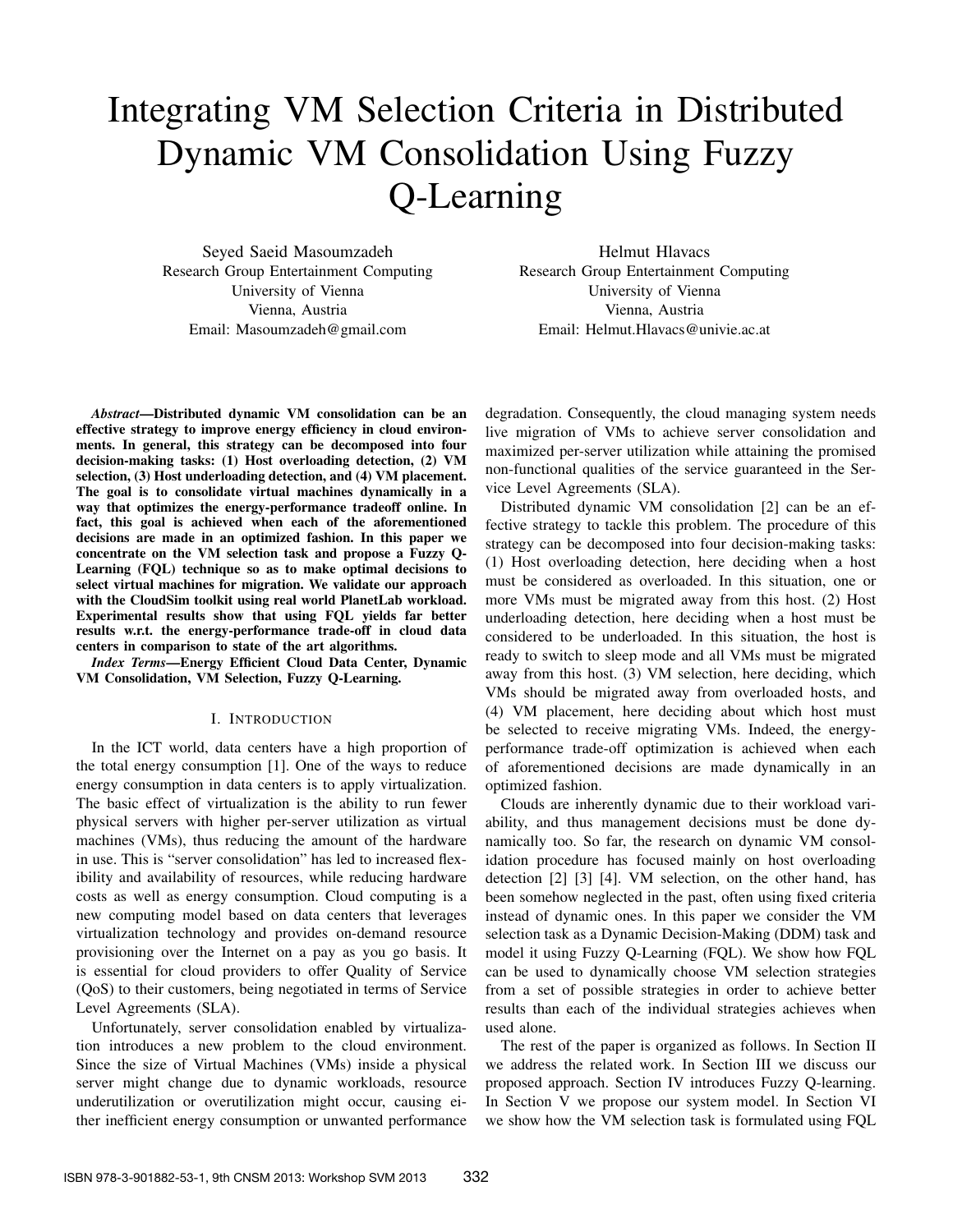theory. In Sections VII and VIII we present the experimental setup and the results respectively.

## II. RELATED WORK

In this section we discuss prior approaches about VM selection in distributed dynamic VM consolidation. It is important to note that in previous works, the dynamic VM consolidation procedure has sometimes been called with other names such as dynamic resource allocation, or dynamic VM management. But the VM selection has always been part of the decisionmaking tasks in these procedures. Khanna et al. [5] defined a VM selection criterion based on CPU utilization of VMs. In fact, the VMs with the lowest CPU utilization are selected. Further, they proved that selecting VMs based on this criterion can result in minimized migration cost. Beloglazov et al. in [6] presented a criterion based on CPU capacity of VMs defined by VM parameters. According to this criterion, the selected VM has the lowest CPU capacity. They believe that decisionmaking based on this criterion can minimize the potential increase of the host's utilization and prevent SLA violations. Beloglazov et al. [2] also introduced three different criteria. The first one is based on migration time. A VM is selected if it requires the minimum time to complete a migration relatively to the other VMs allocated to the host. The migration time is estimated as the amount of RAM utilized by the VM, divided by the spare network bandwidth available to the host. The second criterion is based on CPU utilization and a selected VM has the highest correlation of the CPU utilization with other VMs. The idea of this criterion is that the higher the correlation between the resource usage by applications running on an oversubscribed server, the higher the probability of server overloading. All aforementioned approaches employ a fixed criterion for decision-making and as mentioned before are not suitable for decision-making in dynamic environments.

## III. INTEGRATING VM SELECTION CRITERIA

When a host is overloaded, the dynamic VM consolidation procedure calls the VM selection task in order to remedy this situation by migrating VMs. The VM selection task must choose VMs to migrate in a way that decreases performance degradation due to both overutilization in one hand and also migration on the other hand. Table I shows the result of dynamic VM consolidation procedure in simulation three days of cloud center management, and when using two different VM selection criteria. As shown the VM selection task that uses the *maximum utilization (MAXU)* criterion for selecting VM achieves a better result in SLA violations due to overutilization (SLAVO, less is better, see Section VI) than the *minimum utilization (MINU)* criterion. In fact, the maximum utilization criterion always chooses the VMs with the highest utilization. Consequently it can remedy performance degradation due to overutilization in less time. However, it decreases the number of migrations in comparison with the minimum utilization criterion, and in contrast, increases SLA violations due to migration (SLAVM, less is better, see Section VI), as the performance degradation due to migration depends on

TABLE I COMPARISION BETWEEN TWO DIFFERENT CRITERIA

| Criterion | <b>SLAVM</b> | <b>SLAVO</b> | EC (kWh) | Num. Migrations |
|-----------|--------------|--------------|----------|-----------------|
| MINU      | .26          | 4.22         | 257.49   | 94669           |
| MAXU      | .31          | 3.92         | 265.87   | 29939           |

the CPU utilization of the VMs [5]. Apart from it, some aggressive behaviors of maximum utilization criterion might cause an underutilized situation and consequently more energy consumption (EC). This experiment shows the result of VM selection task is highly depended on the workload behavior and the state of the physical host. However, using one fixed criterion for selecting VMs might some times lead to satisfactory results, but in other situations to poor results. Therefore, in this situation an adaptive and predictive mechanism can be efficient to make decisions about which criterion can achieve the best result in the current state. In this paper we propose the FQL theory as an effective approach to create an adaptive and predictive VM selection during dynamic VM consolidation in cloud environments. In the following, we focus on modeling the VM selection task as a dynamic decision making task using FQL. We show how FQL as an intelligent decision maker can learn, how to use multiple criteria for selecting VMs in different states in order to optimize the energy-performance tradeoff dynamically.

## IV. FUZZY Q-LEARNING

In standard reinforcement learning (RL) [7], at each timestep  $t$ , the agent as a learner interacts with the environment, observes the current state  $s_t$  of the environment, and selects an action  $a_t$  from the set of possible actions corresponding to the state. One time-step later, as a consequence of the chosen action, the agent receives a numerical reward  $r_{t+1}$ , and finds itself in a new state  $s_{t+1}$ . In a trial and error interaction, agents finally learn how to map states to actions, in order to maximize the discounted sum of rewards obtained, which is given by

$$
\sum_{k=0}^{\infty} \gamma^k r_{t+k+1}.
$$

Here  $\gamma$  is a discount factor. This mapping denoted by  $\pi$  and is called agent control policy. The problem can be modeled by a Markov Decision Process (MDP) and solved using Dynamic Programming (DP). DP provides algorithms to find an optimal policy  $\pi^*$  with corresponding optimal state value function  $V^*$ as a perfect model of the MDP.

An optimal policy is the policy with the highest value function for all states of the environment. Q-Learning [7] is one of the most popular RL methods. It involves in finding state-action qualities rather than just state value. Assume that  $Q^*(s_t, a_t)$  be the expected discounted reward of taking action  $a_t$  in state  $s_t$ , and then choosing actions optimally afterward. An estimation of optimal state-action value function,  $Q^*(s_t, a_t)$ , denoted by  $\widetilde{Q}(s_t, a_t)$  and the Temporal-Difference (TD) is used to update it: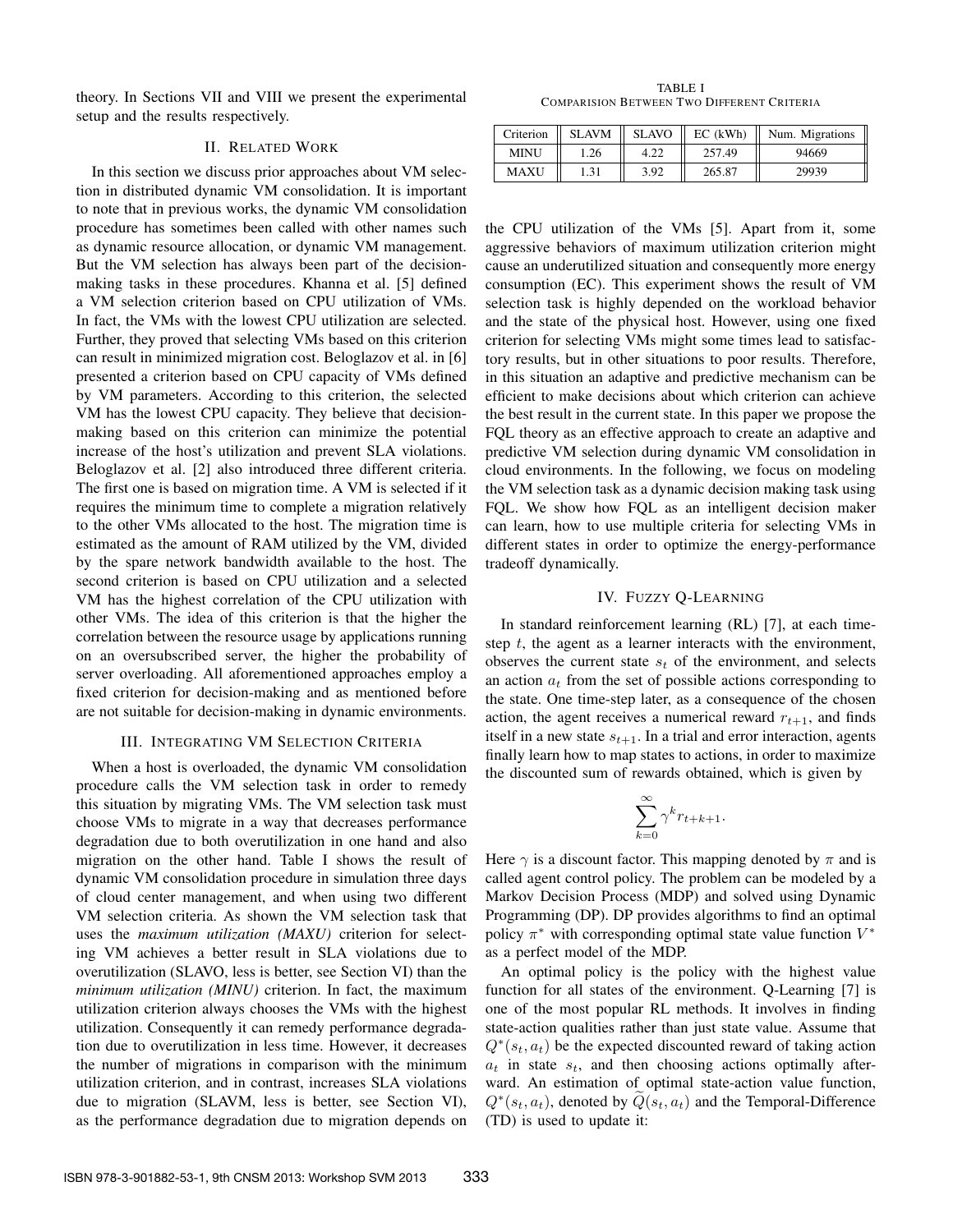

Fig. 1. FQL Structure.

$$
\widetilde{Q}_{t+1}(s_t, a_t) = \widetilde{Q}_t(s_t, a_t) + \alpha [r_{t+1} + \gamma \max_a \widetilde{Q}_t(s_{t+1}, a) - \widetilde{Q}_t(s_t, a_t)].
$$
 (1)

Here  $0 < \alpha < 1$  is a learning rate.

Fuzzy Q-Learning (FQL) is the fuzzy extension of Q-Learning. It is capable of handling continuity in the state space. In addition, it is powerful enough to tackle the curse of dimensionality and other ordinary RL issues rising in real life and industrial problems. FQL, by the use of a Fuzzy Inference System (FIS), partitions each continuous state space variable and creates fuzzy rules. Each rule in the rule-base has a set of discrete actions associated with it. Each action in each rule has a quality factor (a weight), which will be adjusted throughout the learning phase. Also each rule has a weight vector based on its action qualities. Briefly speaking, FIS estimates the Q-value function for the current state-action pair. This Q-value function, along with the optimal Q-value of the state, is calculated in the same way. They will be used to compute the TD Error. Later on, based on both the TD Error and the update rule of TD learning, the action weights will be updated to gain more reinforcement. This procedure is similar to Q-Learning. The agent then chooses actions based on the quality values (weights) of the different actions available in the action set of each rule, along with an exploration/exploitation mechanism named double  $\varepsilon$ -Greedy. You can see the FOL structure in Figure 1 and find more details in [8] [9].

#### V. SYSTEM MODEL

Our target system is an IaaS environment represented by a large scale data center including  $N$  heterogeneous physical



Fig. 2. System Model.

nodes, and is based on the CloudSim architecture [10]. Each node is characterized by its CPU performance, disk storage, amount of RAM and network bandwidth. The software layer of the system is tiered, comprising local and global managers. Local managers reside on each physical node as a module of the VM monitor. They monitor the node CPU utilization, resize VMs according to their resource needs and decide when and which VMs have to be migrated from their host node. The global manager resides on a master node and gathers information from the local managers to manage the allocation of VMs by issuing VM migration commands and changing the power states of the nodes.

In our system model (see Figure 2), each physical node is associated with an FQL agent. The agent by interaction with dynamic characteristics of its corresponding host node learns, which VM selection criterion must be chosen for optimizing the energy-performance trade-off. Since our problem has a large input space, FQL is likely to suffer from a low learning convergence rate. In order to speed up convergence, we introduce cooperative leaning by sharing the FQL's quality weight factors among all physical hosts inside the data center.

#### VI. FORMULATING THE FQL TASK

Before formulating the criterion selection as an FQL task we address some metrics and definitions. To present a description of the energy-performance tradeoff, we must present a definition for the energy consumption and the cloud performance separately. In our system model the energy consumption (EC) of a server is defined as a linear function of the CPU utilization, and the cloud performance is defined as a function that evaluates the Service Level Agreement (SLA) delivered to any VM deployed in an IaaS. In our system model we employed two metrics to measure the SLA violations in a data center: SLA Violation due to Overutilization (SLAVO) and SLA violation due to Migrations (SLAVM) [2]. These metrics were defined with this assumption that the SLAs are delivered when 100% of the performance requested by applications inside a VM is provided at any time, bounded only by the parameters of the VM. In fact, SLAVO is the percentage of time, during which the active hosts have experienced a CPU utilization of 100% and SLAVM is the SLA violation by VMs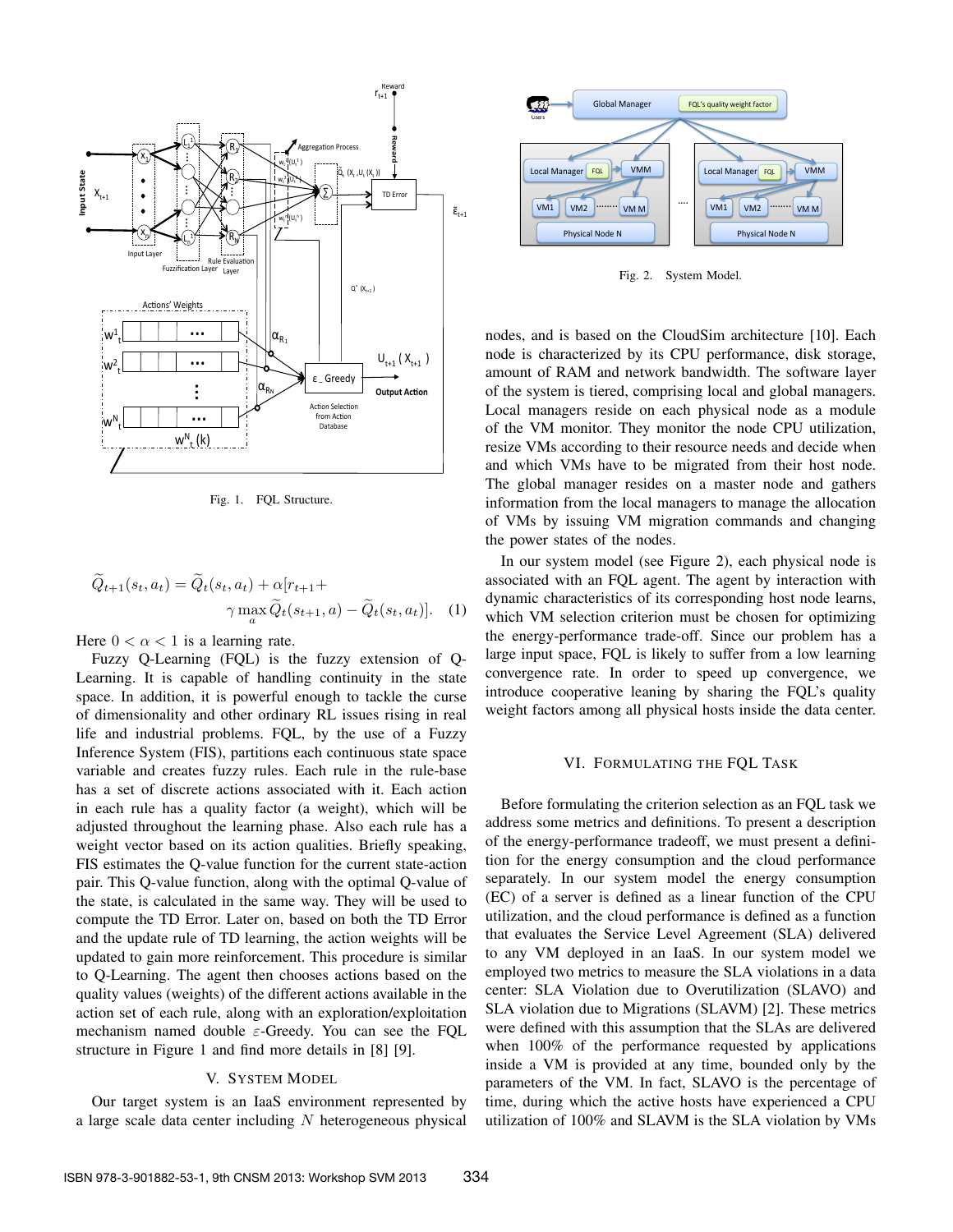due to live migration:

$$
SLAVO = \frac{1}{N} \sum_{i=1}^{M} \frac{T_{s_i}}{T_{a_i}} \tag{2}
$$

$$
SLAVM = \frac{1}{M} \sum_{j=1}^{M} \frac{C_{d_j}}{C_{r_j}}
$$
(3)

Here N is the number of active hosts,  $T_{s_i}$  is the total time during which host  $i$  has experienced CPU utilization of 100%,  $T_{a_i}$  is the total time during which host i is serving VMs, M is the number of VMs,  $C_{d_j}$  is an estimate of the performance degradation of the VM  $j$  caused by migration (10% in our experiments), and  $C_{r_j}$  is the total CPU capacity requested by VM  $j$  during its life time. Therefore, a metric for describing SLA violations can be denoted by the product of SLAVO and SLAVM as follows:

$$
SLAV = SLAVO \times SLAVM \tag{4}
$$

This metric can encompass both performance degradation due to host overloading and VM migrations. Consequently, to represent the energy-performance trade-off we use the product combination of SLA Violation and Energy consumption (EC) that the authors of [2] denoted as the total Energy SLA violation (ESV):

$$
ESV = SLAV \times EC \tag{5}
$$

Considering the aforementioned equations we can define SLAVM and SLAVO as well as ESV for each host as follows:

$$
SLAVO_i = \frac{T_{s_i}}{T_{a_i}}, \qquad 1 \le i \le N \tag{6}
$$

$$
SLAVM_i = \frac{1}{K_i} \sum_{j=1}^{K_i} \frac{C_{d_{ji}}}{C_{r_{ji}}}, \qquad 1 \le i \le N \tag{7}
$$

$$
SLAV_i = SLAVO_i \times SLAVM_i, \qquad 1 \le i \le N \qquad (8)
$$

$$
ESV_i = SLAV_i \times EC_i, \qquad 1 \le i \le N \tag{9}
$$

Here  $K_i$  is the number of VMs that reside on host i,  $C_{d_{ji}}$  is an estimate of the performance degradation of the VM  $j$  caused by migration from host i (10% in our experiments), and  $C_{r,i}$ is the total CPU capacity requested by VM  $j$  during its life time inside host  $i$ . The goal of the integration of multiple VM selection criteria is to optimize the energy-performance tradeoff. Therefore, the FQL task is formulated as follows:

The Reward Function. The optimal long-term cumulative reward is the target of the FQL. The reward is a performance feedback on the resulted new VM selection criterion chosen from the action set. Therefore, the reward function can be defined as follows:

$$
Reward_{i_{t+1}} = \frac{1}{ESV_{i_{t+1}}}, \qquad 1 \le i \le N \tag{10}
$$

The Input State. The FQL must be able to trace the physical host's behavior by merely observing the input states. Consequently, dynamic characteristics of the host must be included into the input state, which have enough information about the host's behavior. In addition they must be able to make inter-dependency between state and actions. In this paper the host's resources and the number of VMs residing on the host were considered as the element of the input state. These are time-varying factors caused by dynamic workloads and live migration. Therefore, the input state is defined as follows:

$$
X_{t_i} = \{CU_{t_i}, NumVM_{t_i}\}, \qquad 1 \le i \le N \qquad (11)
$$

Here,  $CU_{t_i}$  is the CPU Utilization of the host i in time-step t, and  $NumVM_{t_i}$  is the number of VMs residing on the host  $i$  in time-step  $t$ .

The Action. Each element of the action set denotes a VM selection criterion. Therefore, it can be defined as follows:

$$
A(X_t) = \{Criterion_1, Criterion_2, ..., Criterion_n\} \quad (12)
$$

When the VM selection task is called for a host, the FQL agent associated with this host observes the current state  $S_{t_i}$ and gathers information about the input state  $X_{t_i}$  (including the current CPU utilization and the number of VMs) and immediately choses a VM selection criterion as an action from the action set  $A(X_t)$  in order to make a decision. One time-step later, the FQL agent receives a numerical reward,  $Reward_{i_{t+1}}$  and finds itself in a new state  $S_{t+1}$ . In a trial and error interaction, finally the FQL agent learns how to map the states to the actions in order to maximize the discounted sum of rewards. In other words, the FQL agent learns the best sequence of VM selection criteria, corresponding to the states observed during its lifetime.

#### VII. EXPERIMENTAL SETUP

In our experiments the CloudSim toolkit has been chosen as simulation platform. Real life data on workload are provided by the CoMon project, which monitors the infrastructure of PlanetLab [11]. We simulated a data center comprising 800 heterogeneous physical nodes, half of which are HP ProLiant ML110 G4, and the other half consisting of HP ProLiant ML110 G5 servers. The power consumption of the selected servers is different at each load level. The frequencies of the servers' CPUs are mapped onto MIPS rating. Each server is modeled to have 1 GB/s network bandwidth and the characteristics of the VMs types corresponding to Amazon's EC2 instance types including High-CPU Medium Instance, Extra Large Instance, Small Instance and Micro Instance. The Initialization of VMs is done according to the resource requirements defined by the VM types. We used three different workloads, which were collected in a timespan of three different days. During the simulation each VM is randomly assigned a workload trace from one of the VMs from the corresponding day. In our dynamic VM consolidation procedure, for all of the experiments we used a static threshold based algorithm [2] to detect host overloading detection, Power Aware Best Fit Decreasing (PABFD) algorithm [2] for the VM placement and for host underloading detection we used a simple strategy that selects the host with the minimum utilization compared to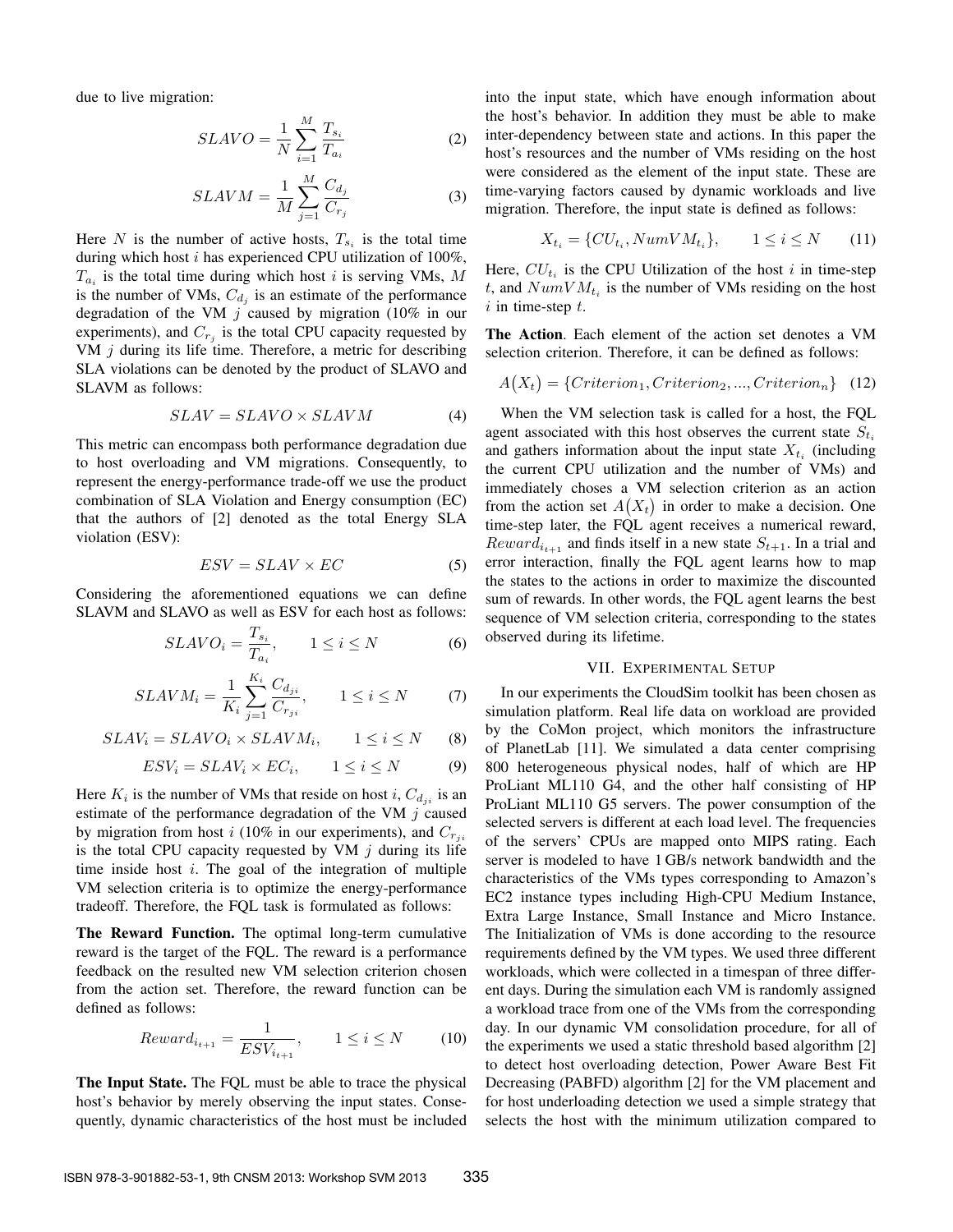the other hosts. In the FQL setup, we used three fuzzy sets in the FIS configuration with Gaussian membership functions for each input set element. The elements of the action set are:

$$
A(X_t) = \{MINU, MAXU\}
$$
 (13)

*MAXU (Maximum Utilization)* means that the VM selection task selects VMs having the highest utilization. *MINU (Minimum Utilization)* means that the VM selection task selects VMs, having the lowest utilization. The learning rate of Q-Leaning has been experimentally set to 0.1, and the quality factors of actions (weights) were initialized randomly. The FQL-iteration or time-step for perceiving next state and receiving the reward of the previous state has been set to 300 seconds.

## VIII. EXPERIMENTAL RESULTS

In the first experiment we compare the results of the dynamic VM consolidation procedure when its VM selection task uses the FQL strategy with the same procedure when it uses a random strategy. Both strategies integrate MAXU and MINU criteria together with one fundamental difference, the FQL strategy benefits from a learning procedure to choose the criteria intelligently but the random strategy employs them randomly without any knowledge. In this comparison we have measured the total ESV value per iteration for the random strategy and compared it to the FQL strategy. This experiment has been evaluated with the same workload for both procedures. In addition, the result of the procedure with the random strategy is an average of five independent simulations. Since host overloading and underloading, as well as VM placement policies are the same in both procedures, the curves depicted in Figure 3 show us the effect of the two different strategies described above. As Figure 3 shows, the FQL strategy in the preliminary iterations acted without any learning knowledge. Therefore, it is natural that its result is very close to the random strategy or even worse than it. But after a while, the FQL strategy following a trial and error interaction learns how to find a policy (mapping states to actions), to maximize the discounted sum of rewards obtained. Indeed, this policy is a sequence of criteria where decision making for selecting VM based on them leads to the maximization of the reciprocal of the Energy SLA Violation (ESV) value discussed in Section VI.

In the next experiment we repeat the previous experiment, with this difference that we compare the result of the FQL strategy with fixed criterions (either MINU or MAXU) for making decisions (see Figure 4). It shows how FQL learns the appropriate policy to choose VM selection criteria, to utilize the synergetic contributions of them to effectively decrease the ESV value during the simulation.

In the third experiment we compared all metrics involved to represent our energy-performance tradeoff when the VM selection task uses the FQL strategy with ones uses minimum utilization and maximum utilization as a fixed criterion. This experiment was evaluated with three different workloads on



Fig. 3. Comparison between the FQL strategy and the random strategy



Fig. 4. Comparison between VM selection using the FQL strategy and VM selection using fixed criteria

three different days. Figures 5 (a) and (b) show the total value of the energy consumption and the total value of SLA violations respectively, Figure 5 (c) illustrates ESV as a treadoff value between energy and SLA violations. These figures show that the FQL strategy has learned how to find a sequence of applying MAXU and MINU criteria to select VMs during dynamic VM consolidation procedure in order to keep balance between energy consumption and SLA violation and thus improves the ESV.

Figure 6 shows the SLA violation metrics (SLAVM and SLAVO) and the number of migrations during simulation. It is clear to see that how the FQL applies different criteria to control the number of migrations and SLA violations.

## IX. CONCLUSION

In this paper we propose a Fuzzy Q-Learning (FQL) approach as an online decision making strategy to enhance the VM selection task in a dynamic VM consolidation procedure. Our approach is able to integrate multiple VM selection criteria to benefit from all advantages and possible synergetic contributions of them in long-term learning. In fact, our approach learns how to find an optimal strategy to apply-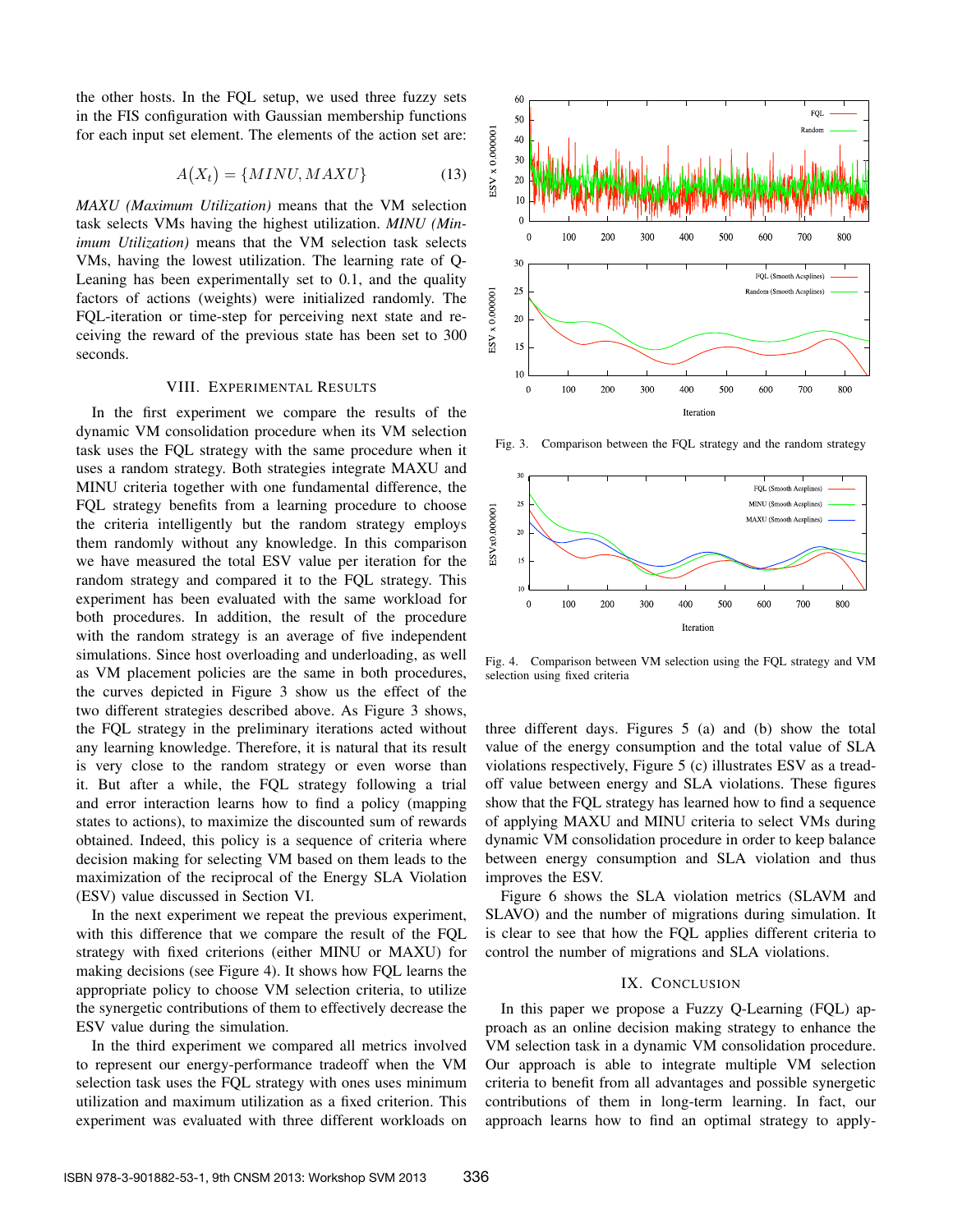

Fig. 5. Energy SLA violations

ing multiple criteria for selecting VMs during a dynamic

like to implement this idea in a real-life cloud environment with an open source cloud management framework such as OpenStack Neat [12] and Snooze [13].

#### **REFERENCES**

- [1] The Climate Group, "SMART 2020: Enabling the Low Carbon Economy in the Information Age," in *Report on behalf of the Global eSustainability Initiative*, 2008.
- [2] A. Beloglazov and R. Buyya, "Optimal online deterministic algorithms and adaptive heuristics for energy and performance efficient dynamic consolidation of virtual machines in cloud data centers," *Concurrency and Computation: Practice and Experience*, vol. 24, no. 13, pp. 1397– 1420, 2012.
- VM consolidation procedure towards improving the energyperformance trade-off. As our system model has a multiagent system architecture, we employed a cooperative learning strategy in order to speed up learning convergence rates and consequently better decision making. Our results illustrate that our proposed approach outperforms VM selection policies using fixed criteria for decision making. As a part of our future work, we aim at implementing this idea using more VM selection criteria, which can for example be based on bandwidth and memory utilization, etc. In addition we would



**FOL** 

MINU

5

4.8

4.6

Fig. 6. SLA violation metrics and number of migrations